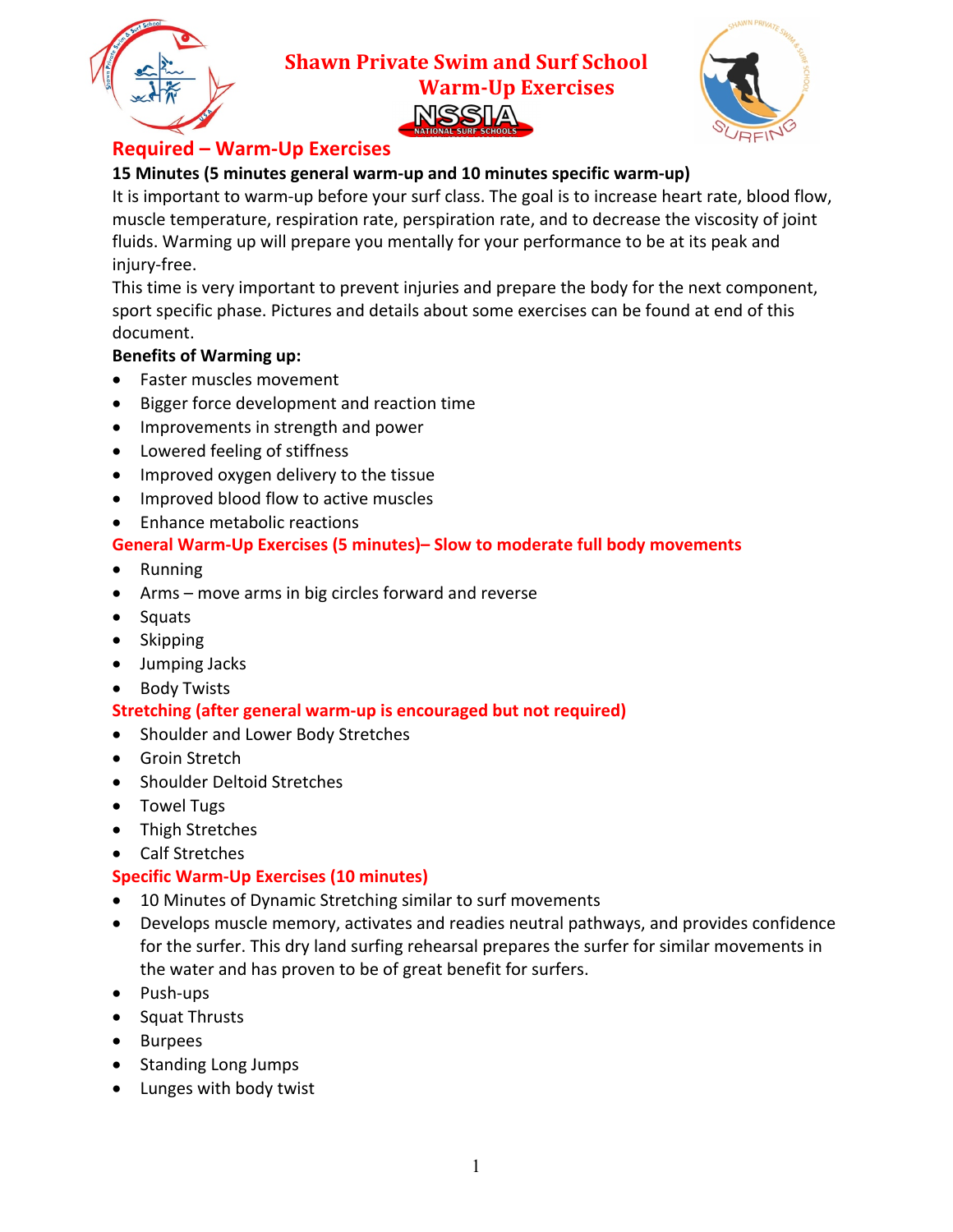#### **General Warm-Up Exercises (5 minutes)**

| <b>Run</b>                                                                                                                                                                                                                                                  | <b>Squats</b><br>Keep your head up,<br>torso straight, and<br>your core engaged as<br>you squat, sending<br>your hips back and<br>down. |
|-------------------------------------------------------------------------------------------------------------------------------------------------------------------------------------------------------------------------------------------------------------|-----------------------------------------------------------------------------------------------------------------------------------------|
| <b>Jump Rope</b><br>Put hands in "ready position"<br>Grip handles with fingers and not palms<br>Place rope behind you and turn the jump<br>rope over your head.<br>Catch the jump rope under your toes and<br>lift heels and let rope from under your feet. |                                                                                                                                         |
| <b>Jumping Jacks</b><br>Put your feet together, jump, and then<br>separate your legs while raising your arms<br>overhead.<br>Jump again with your feet back together<br>and your arms lowered.                                                              |                                                                                                                                         |
| <b>Body Twists</b><br>Stand with your feet shoulder-width apart<br>Move one foot forward<br>Hold arms away from body<br>Twist your hips<br>Shift body weight as your rock side to side                                                                      |                                                                                                                                         |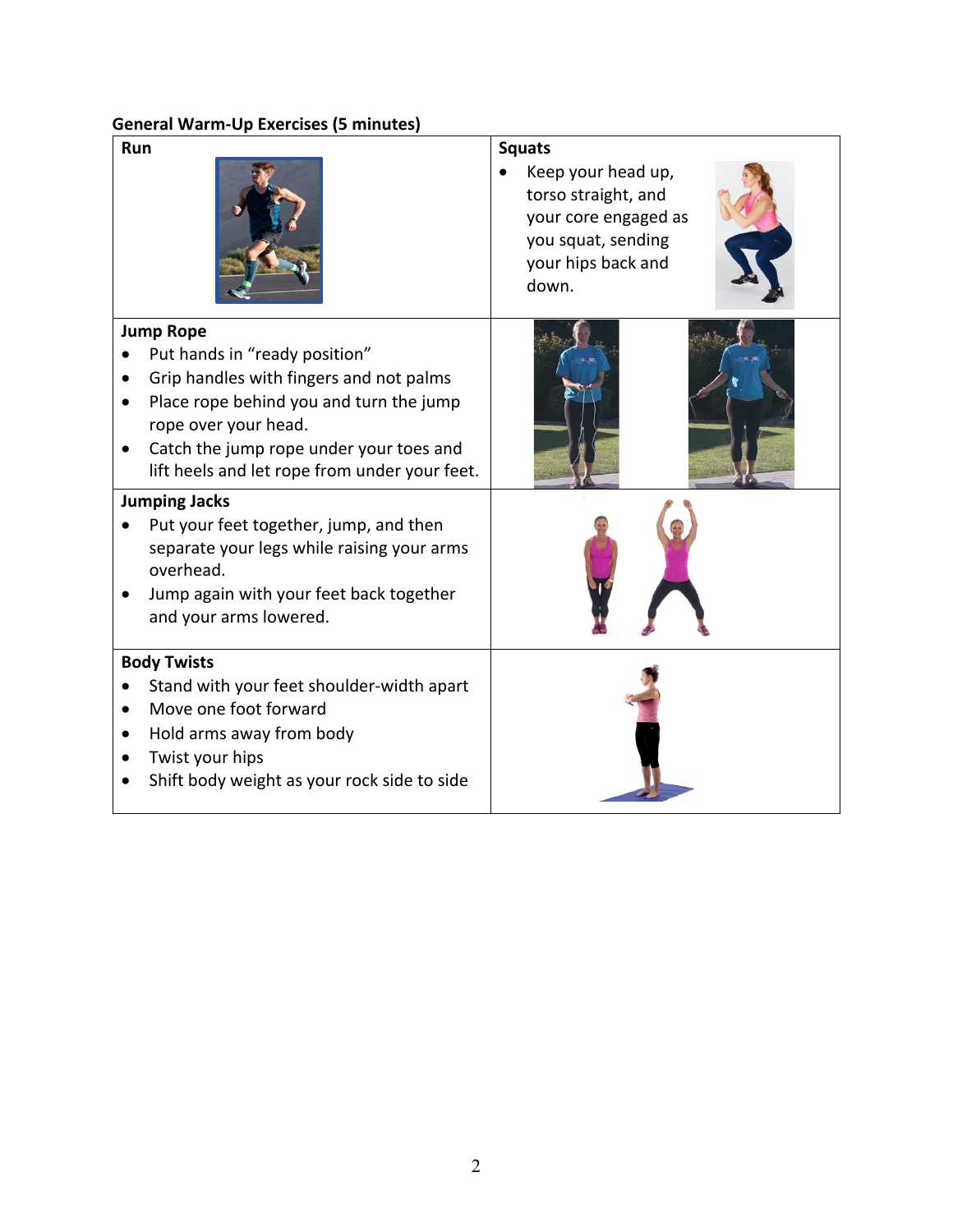| <b>Shoulder and Lower Body</b>                                                  | <b>Groin Stretch</b>                                                         |
|---------------------------------------------------------------------------------|------------------------------------------------------------------------------|
| <b>Stretches</b><br><b>Pectoral Stretches</b><br>3 times<br>Hold for 20 seconds | Push down with<br>$\bullet$<br>elbows<br>Hold for 20<br>$\bullet$<br>seconds |
| <b>Shoulder Deltoid Stretches</b>                                               | <b>Towel Tugs</b>                                                            |
| 3 times each side<br>٠<br>Hold for 20 seconds                                   | 3 times each way<br>$\bullet$<br>Hold for 20 seconds<br>$\bullet$            |

## **If time (and recommended) 10 Minutes of Dynamic Stretching similar to surf movements**

#### **Push Ups**

**Stretches**

- Get down on all fours, placing your hands slightly wider than your shoulders.
- Straighten your arms and legs.
- Lower your body until your chest nearly touches the floor.
- Pause, then push yourself back up.
- Repeat

#### **Squat Thrusts**

- Start by getting into a raised plank position but resting on your hands instead of your forearms.
- Make sure your body is in a straight line (Head, shoulders, hips, knees and toes), your shoulders are pushed away from the floor and your core is tight.
- Breathe in, then breathe out as you jump your feet forwards so they land as close to your hands as you can get them without arching your back up.
- Breathe in as you jump your feet back out to the start position, holding your core tight and making sure your back does not sag.